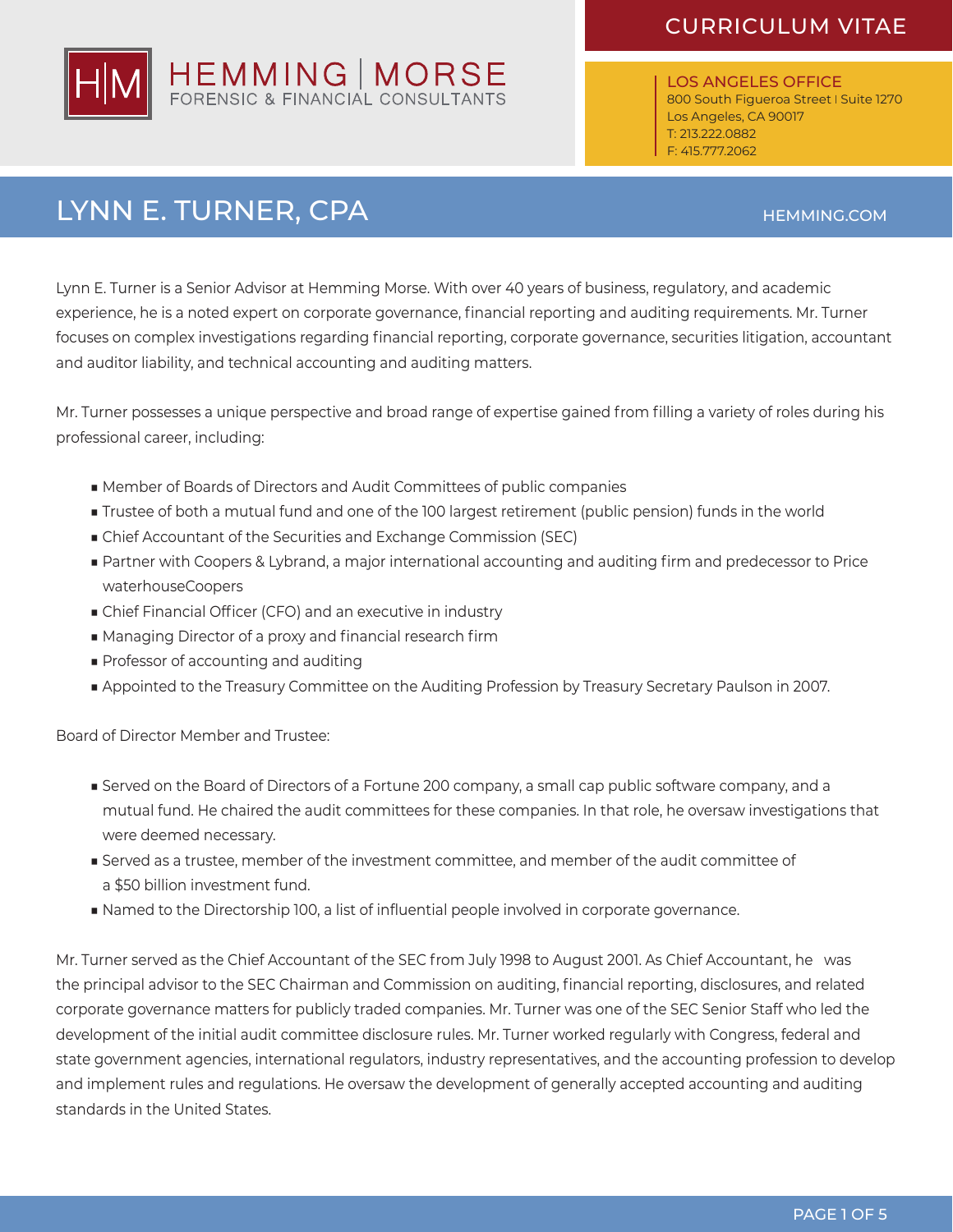

LOS ANGELES OFFICE 800 South Figueroa Street I Suite 1270 Los Angeles, CA 90017 T: 213.222.0882 F: 415.777.2062

# LYNN E. TURNER, CPA HEMMING.COM

During Mr. Turner's tenure as Chief Accountant of the SEC:

- The Blue Ribbon Panel on the Effectiveness of Audit Committees was instituted and he oversaw the development of the resulting SEC rules, including for the first time ever, a report of audit committees to investors.
- He interacted with other federal and state regulators on a regular basis.
- He oversaw the financial reporting and disclosures by publicly listed companies.
- The Staff of the SEC issued Staff Accounting Bulletin No. 99: Materiality.
- The Staff of the SEC issued Staff Accounting Bulletin No. 101: Revenue Recognition.
- SEC required vast majority of public companies to have their quarterly financial statements reviewed by an independent auditor prior to filing with the SEC.
- He instituted and oversaw the O'Malley Panel on Audit Effectiveness and development of new auditing standards.
- He was actively involved with SEC enforcement actions regarding financial accounting and disclosure matters. He initiated the first SEC ever monetary fine of an independent auditing firm.
- Negotiated with three international auditing firms regarding the spinoff of their consulting practices.
- SEC initiated the first complete rewrite of the auditor independence rules in 60 years.
- SEC required companies, for the first time, to disclose the amounts paid for audit and non-audit fees.
- Negotiated the creation of the new International Accounting Standards Board.
- SEC issued the first concept release regarding establishment of international accounting standards.
- Reviewed enforcement actions taken by the SEC with respect to accountants practicing before the Commission. He also reviewed and approved applications for reinstatement of accountants' privilege to practice before the Commission, after they had been barred.

Partner with the accounting and auditing firm now named PricewaterhouseCoopers:

- Served as one of the firm's national SEC review partners.
- National Practice Leader responsible for overseeing Coopers & Lybrand's U.S. High Technology Audit Practice.
- Remained with the firm from 1976 to 1996 except for a two-year appointment to a Fellowship with the SEC from 1989 to 1991.
- Served as an auditor of public companies, providing professional services to them in connection with their disclosures and financial reports filed with the SEC.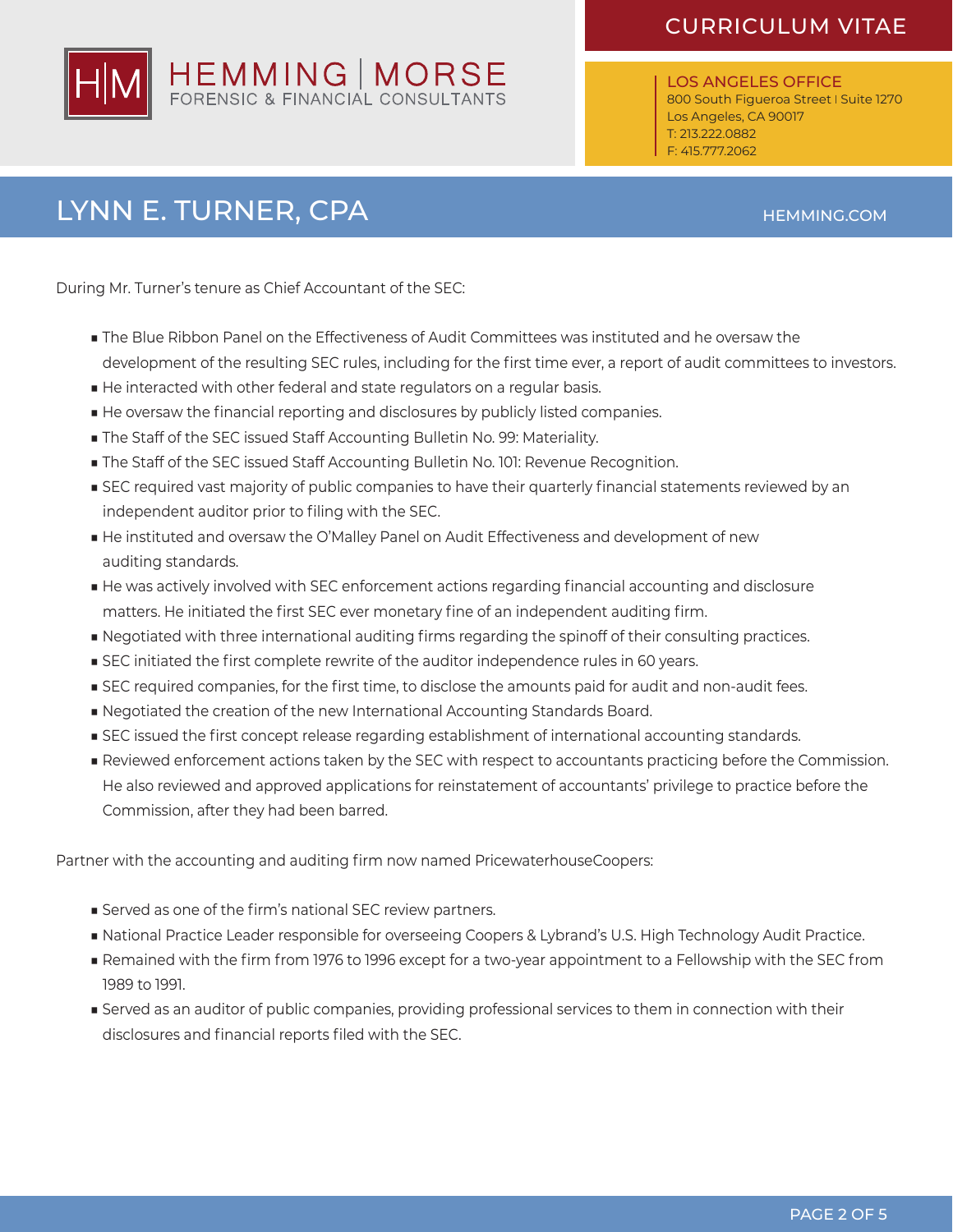

LOS ANGELES OFFICE 800 South Figueroa Street I Suite 1270 Los Angeles, CA 90017 T: 213.222.0882 F: 415.777.2062

# LYNN E. TURNER, CPA HEMMING.COM

Chief Financial Officer and Vice President of an international semiconductor and storage manufacturer from June of 1996 to June of 1998:

- Responsible for the company's financial and management reporting, risk management, forecasting, and budgeting processes. Worked closely with the CEO and Board in establishing the Company's strategic plan.
- As a senior member of management, interacted on a regular basis with the auditor, audit committee, and board members.

Managing Director of Research and Vice President of Glass Lewis:

- Glass Lewis is an internationally recognized proxy research firm that evaluates the governance, corporate integrity and financial transparency of public companies for institutional investors that manage trillions of dollars in assets. Mr. Turner was one of the initial people involved with the founding and start-up of the firm.
- He oversaw the proxy and financial research.
- Joined Glass Lewis in 2003 during the venture funded startup phase and departed when the company was sold in 2007.

Professor of Accounting and Director of The Center for Quality Financial Reporting in the College of Business at Colorado State University (CSU) from 2001 to 2003.

Additional Noteworthy Professional Achievements

- Appointed by the City Council of San Diego to establish the first audit committee for the City. As a member of the audit committee, co-led the investigation into alleged fraud at the City of San Diego Pension Plan. The investigation was done in cooperation with the SEC and Department of Justice (DOJ). The report of the investigation led to numerous reforms being instituted by the City. This assignment was completed in response to an investigation by the SEC and DOJ that led to charges being filed against the City and City employees.
- In response to criticism of the International Monetary Fund's (IMF) lending processes, which had resulted in losses, Mr. Turner was appointed by the IMF to an advisory panel to Fund. The independent advisory panel made recommendations for safeguards and internal controls the IMF should establish for its international lending programs. These recommendations were implemented. Ten years later, the IMF appointed Mr. Turner to chair another advisory panel to review those safeguards and internal controls and make further recommendations and findings.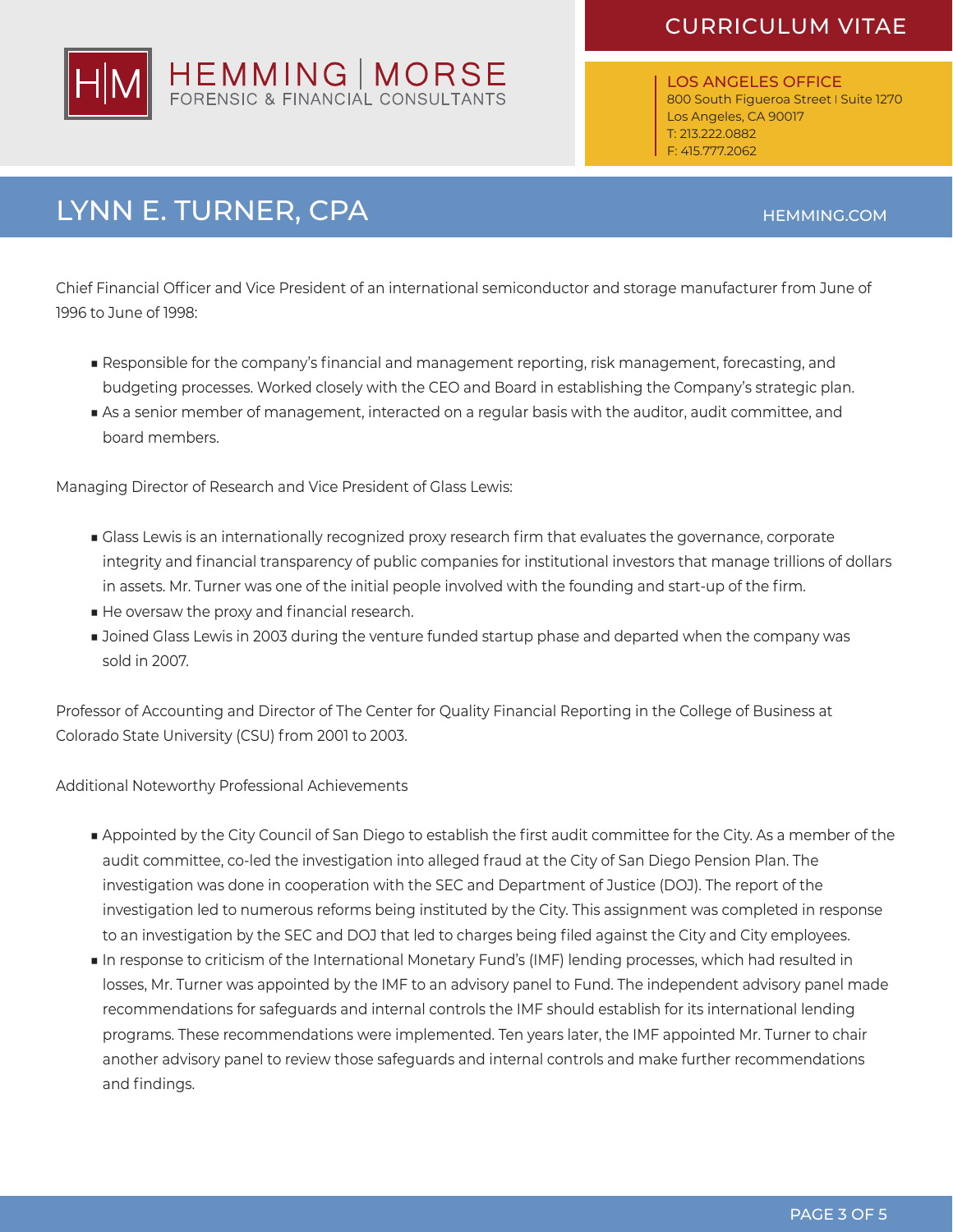

LOS ANGELES OFFICE 800 South Figueroa Street I Suite 1270 Los Angeles, CA 90017 T: 213.222.0882 F: 415.777.2062

## LYNN E. TURNER, CPA HEMMING.COM

- 
- Actively involved in the legislative process leading up to passage of the Sarbanes-Oxley Act.
- Testified before the U.S. House of Representatives and U.S Senate on numerous occasions regarding financial reporting, securities laws and regulations, investor protection and related topics.
- Served on the Standards Advisory Group and Investors Advisory Group of the Public Company Accounting Oversight Board (PCAOB).
- Member of Financial Accounting Standards Board (FASB) Investor Technical Advisory Committee and SEC Observer to the FASB Emerging Issues Task Force and Financial Accounting Standards Advisory Council.
- Received honorary doctorates in Business Administration from Central Michigan University and Grand Valley State University.

#### Memberships & Affiliations

- Colorado Society of Certified Public Accountants (CSCPA)
- American Institute of Certified Public Accountants (AICPA)

#### Awards

- Honorary Doctorates in Business Administration, Central Michigan University and Grand Valley State University
- Two time recipient of the SEC Chairman's Award for Excellence
- Top 100 Accountants in the US
- Directorship 100
- National award for Business Information (Accountant) Professional of the Year, Beta Alpha Psi American Accounting Association Exemplar award
- Max Block Distinguished Article Award, New York Society of CPAs
- Colorado State University College of Business Alumni of the Year

#### **Testimony**

Mr. Turner has been designated and has served as an expert on financial reporting and accounting issues in Federal Court, State Court, and before Congress. He has provided deposition and trial testimony and has testified before Congress on numerous occasions.